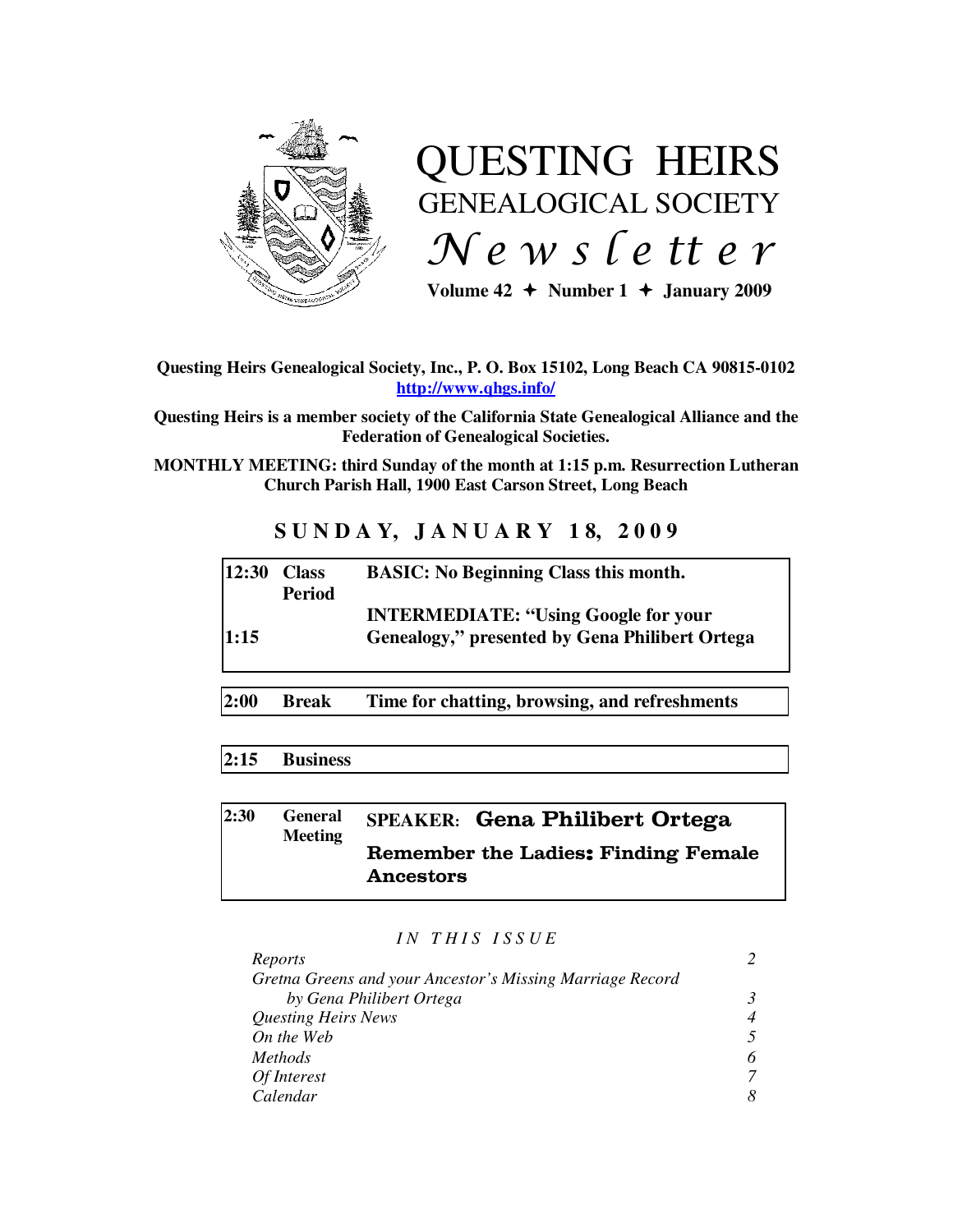*Page 2* **←** *Questing Heirs Genealogical Society Newsletter, Volume 42, Number 1 ← January 2009* 

#### **J A N U A R Y M E E T I N G**

#### **SPEAKER: GENA PHILIBERT ORTEGA**

Our speaker is a professional genealogist, helping others research their family history and learn more about their ancestors' lives. She holds a Master's degree in Interdisciplinary Studies (Psychology and Women's Studies) and a Master's degree in Religion. Gena teaches classes in genealogical basics, using social history and research techniques. She writes articles for the internet newsletter, *GenWeekly*, published by *Genealogy Today*. She is the author of a book titled *Cemeteries of the Eastern Sierra*, published by Arcadia Publishing. She is a member of such groups as the California State Genealogical Alliance, Daughters of the Utah Pioneers, the Association of Professional Genealogists and several local genealogy societies.



#### **R E F R E S H M E N T S Georgie (Peterson) LYONS (562) 432-4908**

Thanks to all the creative cooks who brought such delicious dishes to our Holiday Potluck!

Our January hosts will be: Tricia BURES Robert COLLINS Terry HAMILTON George & Polly JOHNSON **NOTE: Submissions for the February 2009 Newsletter are due by January 25, 2009.** 

#### **M E M B E R S H I P R E P O R T John McCOY (562) 423-4962**

| DECEMBER MEETING ATTENDANCE       |            |      |  |  |
|-----------------------------------|------------|------|--|--|
| Members: 38                       | Guests: 2  |      |  |  |
| <b>RENEWALS</b>                   |            |      |  |  |
| <b>Terry ARGYROS</b>              | Individual | 9/09 |  |  |
| Dorothy L. DUNNING                | Individual | 9/09 |  |  |
| <b>Ginny HUMPHRIES</b>            | Newsletter | 9/09 |  |  |
| George & Polly JOHNSON Sustaining |            | 9/09 |  |  |
| <b>Hazele JOHNSON</b>             | Individual | 9/09 |  |  |
| Jo Nell & Olas ROOK               | Family     | 9/09 |  |  |
| Louise M. WORTHY                  | Individual | 9/09 |  |  |

#### **F I N A N C I A L R E P O R T David WERTS (562) 431-7790**

| November Income           | \$107.45   |
|---------------------------|------------|
| November Expenses         | \$622.01   |
| <b>Operations Balance</b> | \$1,912.76 |

*Copyright* © *2009, Questing Heirs Genealogical Society, Inc.* 

*Permission to reprint original items from this publication is granted, provided that the reprint is used for non-commercial, educational purposes, and that the following notice appears at the end of the article: Previously published in Questing Heirs Genealogical Society Newsletter, Vol. 42, No. 1, January 2009.* 

*This newsletter is published monthly as a benefit for members of Questing Heirs; it is not meant to be sold. Those who are unable to attend our meetings but wish to subscribe to the newsletter may purchase a newsletter-only membership for \$12.00 a year. To join, please use the membership application on the outer cover of this newsletter.*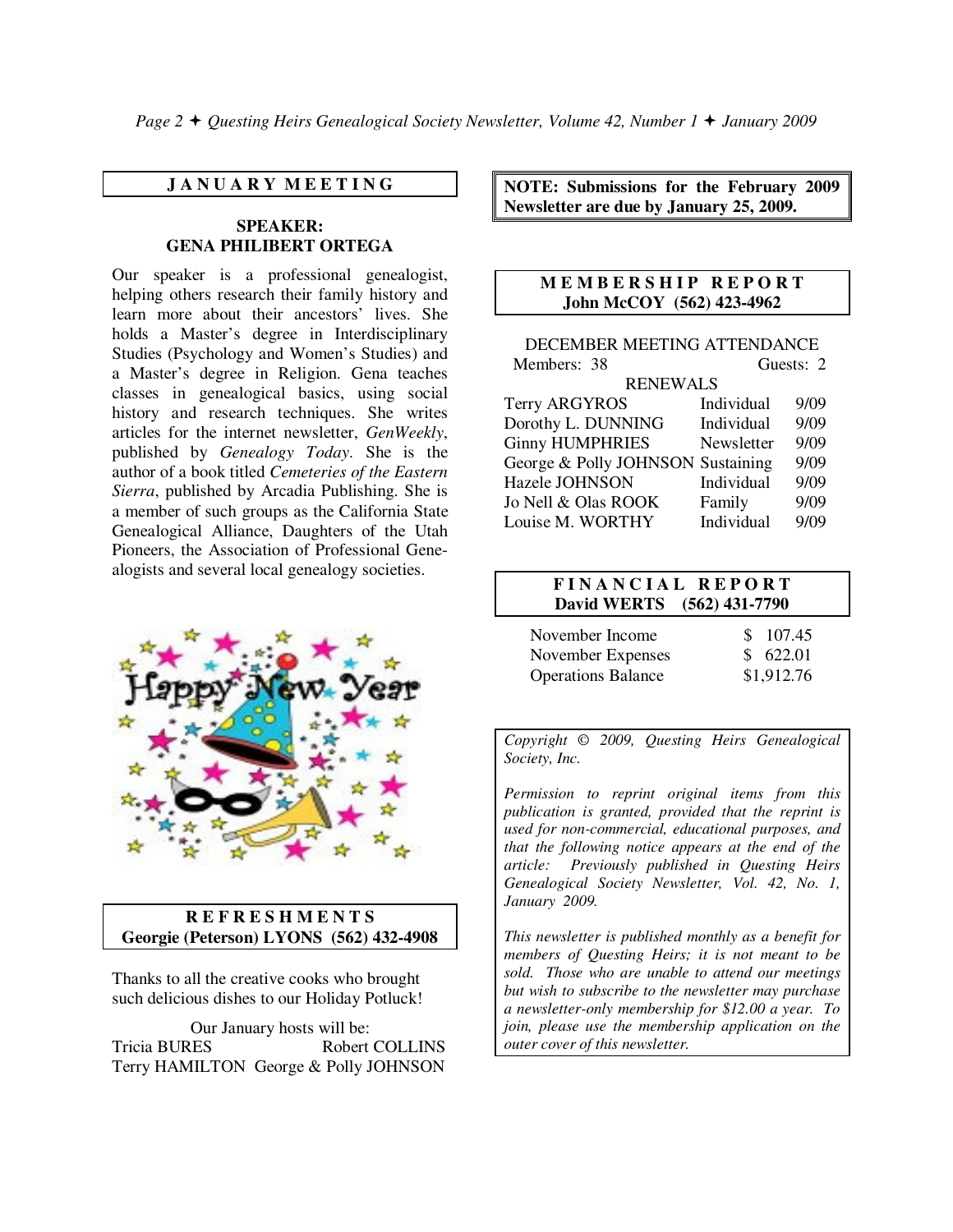# **CLIMBING YOUR FAMILY TREE**

## **Gretna Greens and your Ancestor's Missing Marriage Record by Gena Philibert Ortega**

It can be frustrating to look for a marriage record. You check in the county where they lived; you check neighboring counties and still find nothing. When researching a marriage for a couple and you cannot find the record where you think it might be, you might want to explore the possibility of their going to a Gretna Green.

A Gretna Green is a locality where people travel to get married. They are named for a city called Gretna Green in Scotland. The city of Gretna Green became a haven for those wishing to get married because of Scotland's historical lax requirements for marriage; the couple only had to be over 16 years of age and declare themselves husband and wife in front of witnesses. People from neighboring countries, like England, have flocked to marry there. Gretna Green was the first post along the route from England to the Scotland border; so, that's where eloping couples would stop to get married.

Gretna Greens in the United States were popular places to get married for a variety of reasons. Young couples in love could go there and get married quickly, without much fuss. Typically, couples filled out a form without needing a license or a blood test, paid a small amount of money, and were married very quickly. Nothing fancy, but it got the job done. Other reasons for going to a Gretna Green to get married include low fees, little paper work, no blood tests, in some cases no age requirement, and maybe even to get away from disapproving family members.

Some Gretna Greens exist because they may lack a waiting period. In 1927, California enacted the Gin Marriage Law. This law provided for a waiting period where a couple had to wait three days from the time they purchased their marriage license before they could get married. This was enacted at the height

of the Prohibition era. The law was meant to stop couples who might be making the decision to become married while intoxicated—to give them some time to sober up. While this was the intention, the result of the law was that it drove couples to other places such as Yuma, Arizona, and Las Vegas, Nevada, where they could get "quickie" marriages. Additionally, California passed a 1939 law that required a medical examination before marriage. During one year of the enforcement of the marriage law, Yuma recorded 17,000 marriages for a town that had 5,000 residents.

Genealogist Arlene Eakle, www.arleneeakle. com/wordpress, discusses Gretna Greens and provides a list of 19 such places in the February 19, 2007, posting on her blog. Reading her list and reader comments might provide you with some more ideas for places your ancestors may have run off to, to get married.

Researching nearby Gretna Greens may provide you with the answer as to why you haven't been able to find your ancestor's marriage.

*© 2008 Copyright Gena Philibert Ortega. All rights reserved. Reproduction in any format is strictly prohibited without written permission. Please contact Gena at yourfamilyhistory@hotmail.com or visit www.yourfamilyhistoryresearch.com for more information.* 

[Note: The 19 places mentioned in Arlene Eakle's article are Coeur d'Alene ID, Evanston WY, Yuma AZ, Crown Point IN, Cincinnati OH, Niagara Falls NY, Ogdensburg NY, Washington County PA, Maysville KY, Aberdeen OH, West Alexander WV, Farmington UT, Douglas County NV, Pittsburgh PA, Berks County PA, Pike County KY, Mt Airy NC, Lowell MA, and Groton CT.]

The Editor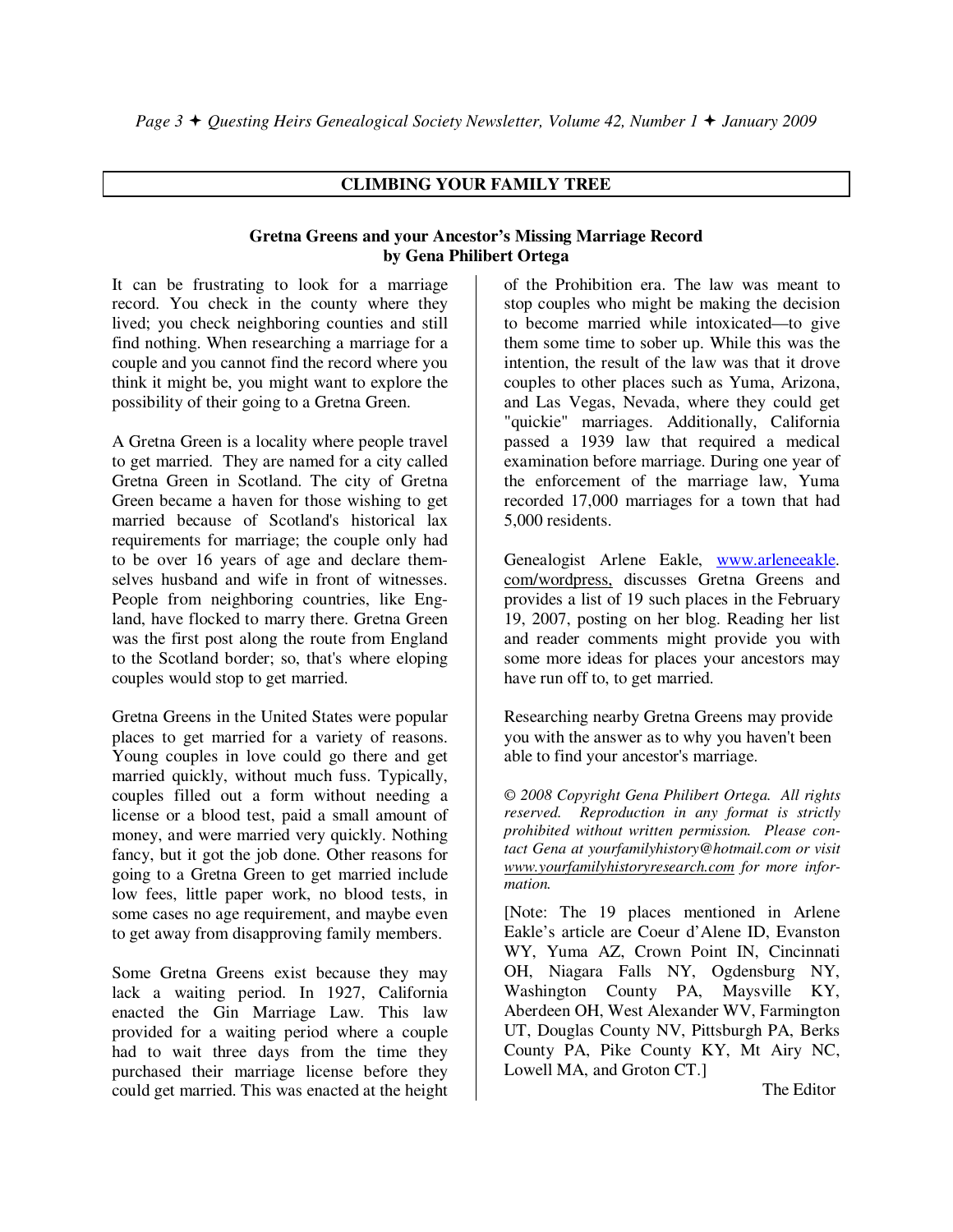# **QUESTING HEIRS NEWS**

#### **PRISCILLA NIELSEN 1927-2008**

Priscilla Mary Colvin was born in Newton, Massachusetts, the daughter of Earl and Mary Colvin on August 20, 1927. She grew up a "New Englander."

Relocating to Southern California, she worked as a physical therapist at Orthopedic Hospital in Los Angeles, where she met A. Jerome Nielsen, another therapist. They were married on December 23, 1950.

Priscilla later worked at the Visiting Nurse Service in Long Beach. She was active in the Lutheran churches she attended and also became a leader in Questing Heirs Genealogical Society. Among other things, she arranged for our current meeting place at Resurrection Lutheran Church.

On December 4, 2008, at the age of 81 years, Priscilla passed away at her home here in Long Beach. She is survived by her husband of almost 58 years; two sons, Eric and Carl Nielsen; two daughters, Karen Nielsen Higgins and Sonja Nielsen Chandler; a nephew, Larry Colvin; and four grandchildren, Mark and Lisa Nielsen and Jennifer and Danielle Chandler.

# **PRESIDENT'S MESSAGE**

I want to give out a big **THANK YOU** to **YOU** our members. You have made these last two years so pleasant. I really appreciate your spirit, cooperation and consideration. I also want to share with you the names of some of the people who have contributed to the success of these past two years.

Loran Bures and his wife, Tricia, make a great team! Besides handling programming and publicity, Loran is our idea man. We are lucky that Loran and Tricia moved from Washington back to Long Beach.

Another valuable team couple is Sally and Howard Davis. Sally has done a great job as our 2<sup>nd</sup> Vice President-Membership Chair in keeping track of all of us. Both of them have taken on the responsibility of folding, sorting and mailing out our newsletters. They escape up to Big Bear but make sure they are in town when we need them.

Sandra Hollandsworth handles the challenge of taking notes at our Board Meetings! She is right on top of getting us the minutes so we know what we talked about. She also does a very nice job of sending out cards and letters as needed.

Our Treasurer, Dave Werts, is a good money handler. He keeps good track of the money we take in and where it is spent.

What would we do without John McCoy? He is a great resource and advice man to all of us on the Board. He is also very good on the electronic end of things. He has taken on Membership for this year—until we can train replacements.

I have seen other newsletters, but Linda Artuso's are not just full of fluff. They are packed with important information for all the membership. Did you know that Linda also picks up and distributes the mail from our post office box and assembles the exchange newsletters we receive? She also makes fliers, ads, seminar notices, etc., available on the table near the coffeepot at each meeting. Take a look at what she displays.

We are looking for a Beginners Class teacher to replace Rellen Owen who did a great job last year. His classes were important for the newer researchers; so, please let us know if you would like to take over this position.

Tina Yanis takes buses all over LA and Orange Counties helping to find lost family information to answer queries that come to our website. She is the person who starts the coffee before meetings, sets up the food for snack time, and sometimes provides flowers. Many of you pitch in to help with setup and cleanup, and your help is much appreciated!

I think we have the most unusual snacks of any meeting I've attended. That is probably because

*Continued on page 6*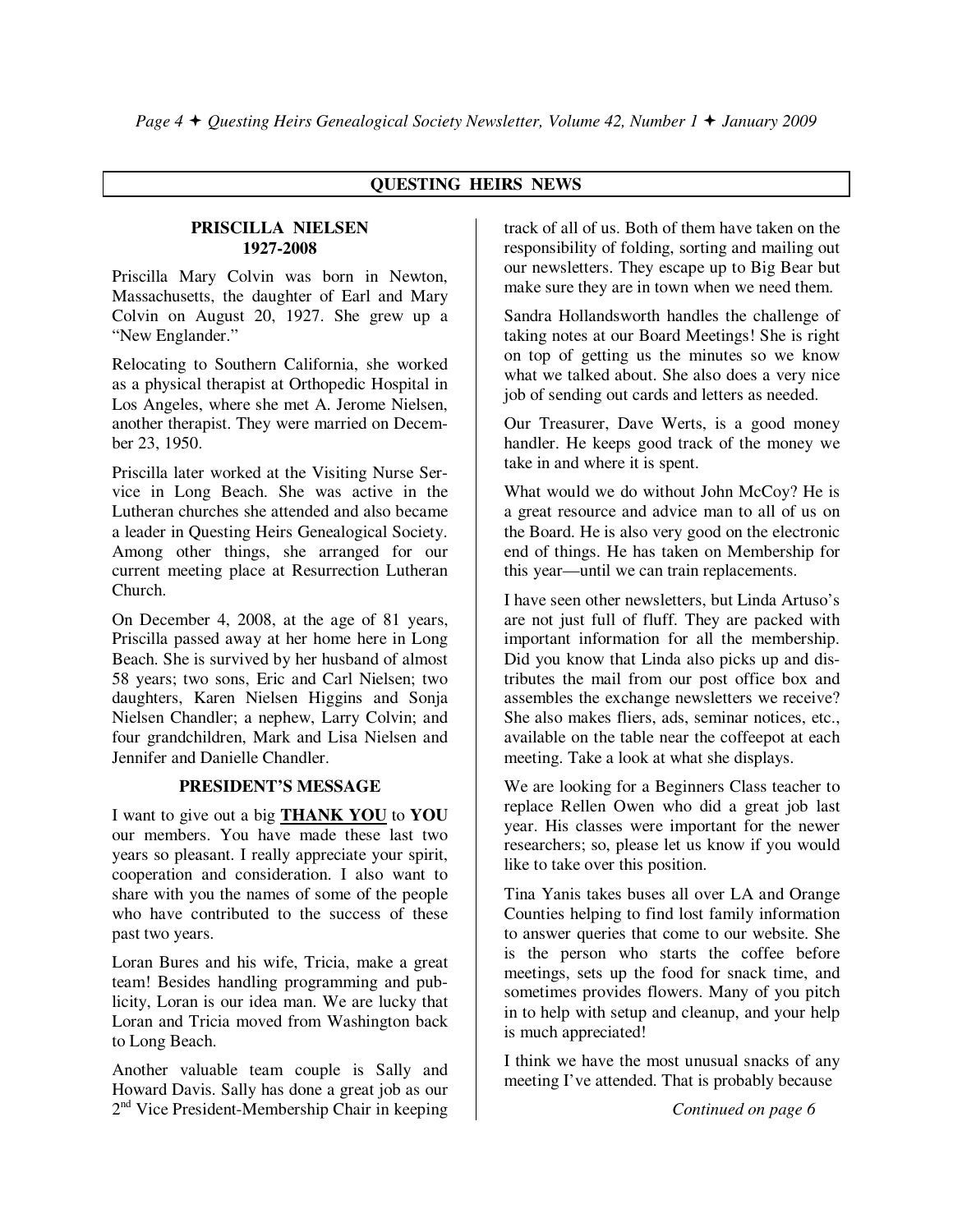## **O N T H E W E B**

#### **NEW FAMILY SEARCH, ETC.**

New Family Search is a compilation of family data submitted to the LDS church by members many years ago, by members and non-members to the Ancestral File and its successor the Pedigree Resource File, and from records extracted and added to the International Genealogical Index (IGI). At the present time this database is only accessible by members of the LDS church. At some time in the future it will be made available to the general public.

Another big project the FamilySearch organization is working on is digitizing and indexing all the items that have been microfilmed over the years. As each individual project is completed, it is added to the familysearch.org website. To see what records are currently available:

- Go to www.familysearch.org,
- Click on the "Search Records" tab.
- From the drop-down list, click on "Record Search pilot," and
- To the right of the World Map, click on "View all collections."

Each title is a link to that record collection, or you can make a search of all records by filling in the blanks below "Search for Your Ancestors."

If you would like to speed this process along, you can volunteer to help with the indexing of the databases. Click "Volunteer" to register at:

# www.familysearchindexing.org.

There you can view a list of current, upcoming, and completed projects. To index, you will need to install a package of software to your computer. Then, once registered, when you go to the website and click on the "Start indexing" button, your personal page will appear. You can click on the "Download Batch" tab, and a segment (such as one census page) will be downloaded for you to work on; or if you click on "Download From," you can choose which project you want to work on. The webpage suggests that a typical download will take 30 minutes to complete, but that depends on the particular record and your expertise.

# **TRANS-ATLANTIC SLAVE TRADE DATABASE DEBUTS**

http://www.slavevoyages.org

A group of international scholars gathered at Emory University December 5-6 to celebrate the debut of "Voyages: The Trans-Atlantic Slave Trade Database." The conference also marked the bicentennial of the end of the trans-Atlantic slave trade in 1808.

The project was funded by grants from the National Endowment for the Humanities and Harvard University's W.E.B. Du Bois Institute for African and African American Research.

"Two years in the making at Emory, the free and interactive Web-based resource documents the slave trade from Africa to the New World between the  $16<sup>th</sup>$  and  $19<sup>th</sup>$  centuries, says David Eltis, Robert W. Woodruff Professor of History…

"Voyages provides searchable information on almost 35,000 trans-Atlantic voyages hauling human cargo, as well as maps, images and data on some individual Africans transported," says Eltis…

"Everyone wants to know where their ancestors came from," Eltis says. "There are more data on the slave trade than on the free migrant movement simply because the slave trade was a business and people were property, so records were likely to be better. What the database makes possible is the establishment of links between America and Africa in a way that already has been done by historians for Europeans."

Martin Halbert, director of digital innovations for Emory Libraries, added "The digital and Web-based Voyages publication is intentionally collaborative and can grow and change over time."

*The above information was extracted from an article in Diverse Online's Higher Education News of 24 Nov 2008.*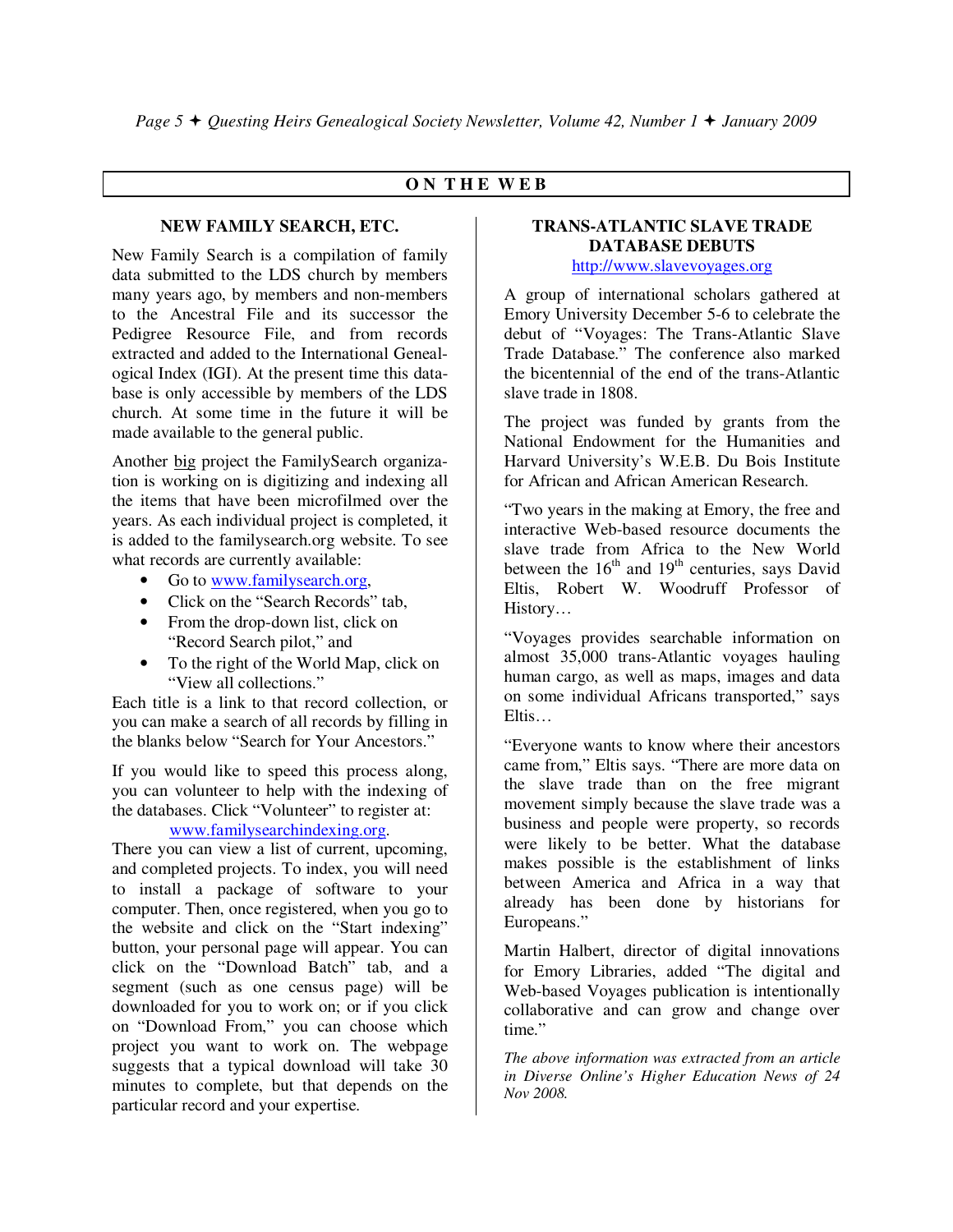# **M E T H O D S**

#### **THEY WENT HOME**  by Michael John Neill

One good rule of thumb when an ancestor "disappears" at an older age is to look and see if they are living near any children who might have moved a distance away from the family home. One of my ancestors "disappeared" after her husband died in Indiana in 1861. The end result was that she moved further west, into Iowa to live with one of her children. As a matter of course, I always check near all the adult children of an ancestor to see if Grandma or Grandpa went to live with them as they got older.

But once in a while you'll find one who moves back to where they used to live, even if they have no family left there.

Louis Demar came to Chicago, Illinois, from Clinton County, New York ca. 1905, probably looking for work. He seemed to evaporate after the 1920 census and could not be located in city directories or other records after the mid-1920s. Where was he? He had moved back to Clinton County, New York. There he was enumerated in the 1930 census and that is where he died a few years later in the mid-1930s.

George Trautvetter and family immigrated to the United States in 1853, settling in Illinois. In 1869, at the age of seventy-one years, he returned to Germany, leaving his family behind in America. The pastor writes in his burial entry in the church register that George returned "to live as a retiree." He was not just making a short visit back home to see family.

Not everyone was happy in their new home, and sometimes instead of moving further west into new territory, they simply moved back to where they were from, where they possibly felt more comfortable. So if someone disappears, consider the possibility that they went home, rather than seeking newer pastures somewhere else.

*A Tip from the Pros,* 24/7 Family History Circle, *12 Oct 2008. Copyright The Generations Network, Inc.* 

#### **M2 DESIGNATION IN THE 1910 U.S. CENSUS**  by G. David Thayer

The comment by Chad Milliner…about the designation "M2" in the 1910 census for someone married more than once is correct. The enumerator instructions for the 1910 census told the enumerators to write "M2" for a "second or subsequent marriage," so that even a third or fourth marriage might be labeled "M2." Fortunately for genealogists, the enumerators often ignored this instruction. I have found numerous instances of individuals designated as "M3" in that column and even one person with an "M5."

I would say treating "M2" as possibly meaning more than two marriages is a good idea, but if the enumerator chose to use "M3" or higher, he probably had a good reason for doing so.

*Previously published in Rootsweb Review: 10 Dec 2008, Vol. 11, No. 22.* 

# -

#### *Continued from page 4*

Georgie Lyons (the fish lady) makes sure the sign-up sheet includes at least four names for the next meeting. Then she calls to remind those people that they volunteered to bring food. I'm glad she follows through because sometimes I've forgotten that I signed up to bring a snack!

Our website is really looking good, thanks to the skill of Mike Powers. I don't know anything about websites, but I know there's a lot more to them than sitting down and writing an e-mail! He has done a great job in putting up information about our various fundraising projects. Because of the funds we receive from them, it is easier to run our society without raising dues.

So, I am looking forward to 2009. If I've overlooked anyone, I'm sorry; but thank you all again for making ours one of the strongest Societies in the state of California!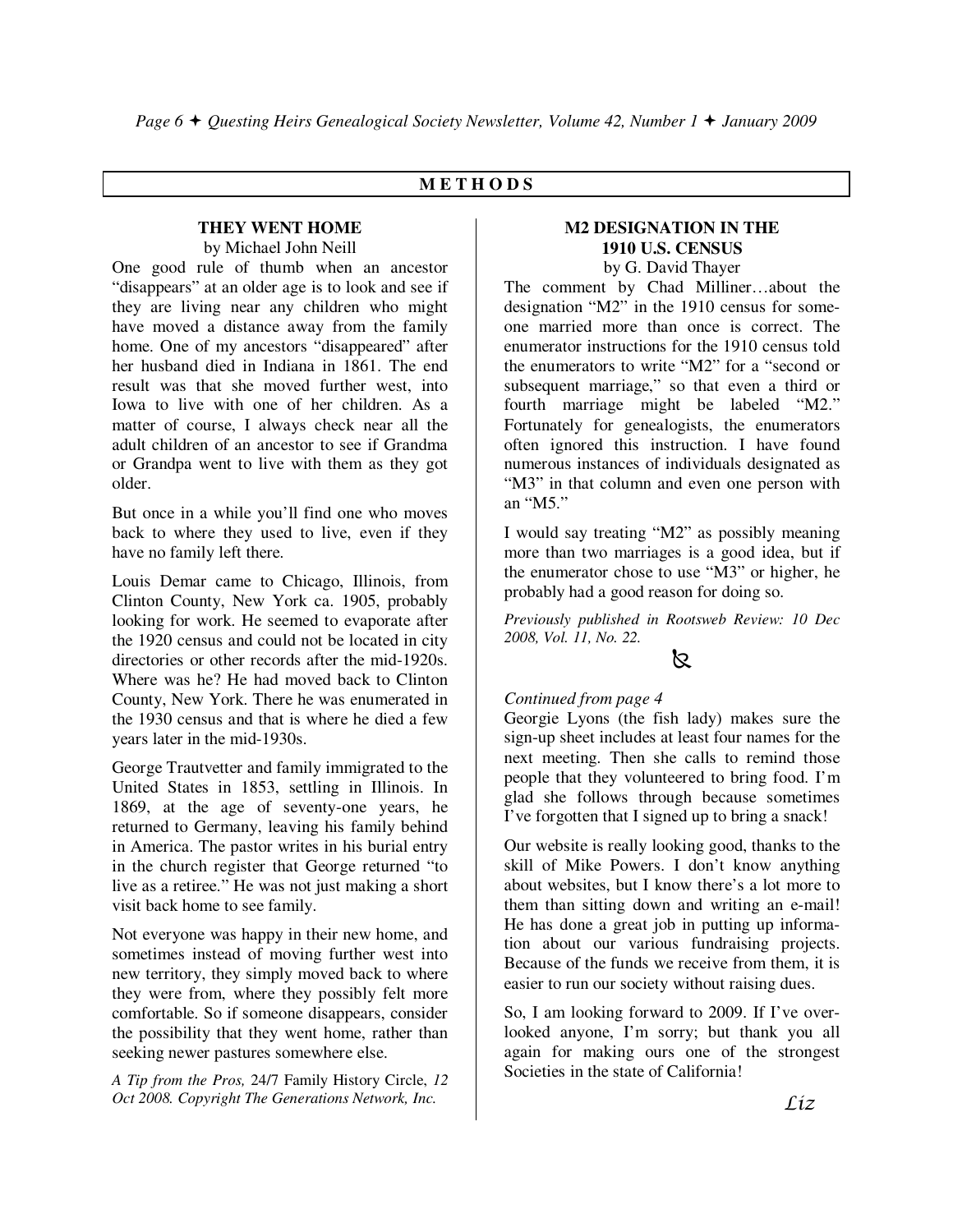# **O F I N T E R E S T**

#### **ALLEN WEINSTEIN RESIGNS**

"On December 7, historian Allen Weinstein, Archivist of the United States, submitted his resignation to the president, effective December 19, 2008. Professor Weinstein, who has Parkinson's disease, cited health reasons for his decision…

"In his letter to the president, Weinstein said 'During my tenure as Archivist, my team of colleagues and I have made substantial progress in achieving virtually all of our goals. Moreover, we at the National Archives have worked diligently and successfully on our primary mission of maximizing public access to the records of all three branches of government while protecting at all costs this agency's rocksolid nonpartisan integrity.'

"Weinstein was nominated by President Bush on April 8, 2004, and confirmed by the U.S. Senate on February 10, 2005. Under the National Archives statute there is no specific term of office and the position is not intended to change hands automatically with the election of a new president…

"Professor Weinstein has been an indefatigable proponent of the National Archives, visiting 32 National Archives sites nationwide, speaking at major conventions and meetings around the country, and traveling abroad to underscore the leadership and commitment of the National Archives to the international community. He has drawn on his vast network of friends and colleagues to raise the profile of the agency, creating a popular new public program series entitled 'American Conversations.'… He has forged new relationships with the professional archival and historical communities and has been lauded in the media for his courage in making access to archival materials a priority of his tenure at the National Archives."

*Excerpts from the National Archives Press Release dated Dec. 09, 2008.* 

#### **WHO OWNS THE COPYRIGHTS ON OBITUARIES?**  by Dick Eastman

According to the Times-Tribune, a newspaper in Scranton, Pennsylvania, the newspaper owns the copyrights on all obituaries that they write. I'm no lawyer, but I think that newspaper has a strong case.

It seems that the Times-Tribune sued the Wilkes-Barre Publishing Co. and The Times Leader on Wednesday, claiming the Wilkes-Barre paper plagiarized more than 50 obituaries written and published in The Times-Tribune starting in late October. The suit, filed in Lackawanna County Court, lists seven claims, including misappropriation, unfair competition, fraud, breach of contract and unjust enrichment.

The Times-Tribune is asking a judge to award damages in excess of \$210,000 for lost profits, lost customers, loss of good will and damage to existing business relationships. The suit also asks that The Times Leader be barred from copying Times-Tribune obituaries or any other content from its newspapers or Web site…

*From Dick Eastman's* Online Genealogy Newsletter *of 6 Nov 2008 at http://blog.eogn.com. Copyright 2008 by Richard W. Eastman* 

#### **CREATE YOUR GENEALOGY "BUSINESS" CARD**  by Natasha Gold

I have run into people at conferences and local society meetings who share my surname interests. For these occasions, I have created genealogy "business cards" that include my contact information, surname interests, and the geographical areas where my search is focused. I've also added a link to my tree on Ancestry, so that people I meet can check for themselves to see if there is a connection between our families. Office supply stores carry paper that you can use to print the cards.

*A Quick Tip from* The Ancestry Weekly Journal *of 22 Sep 2008. Copyright The Generations Network, Inc.*